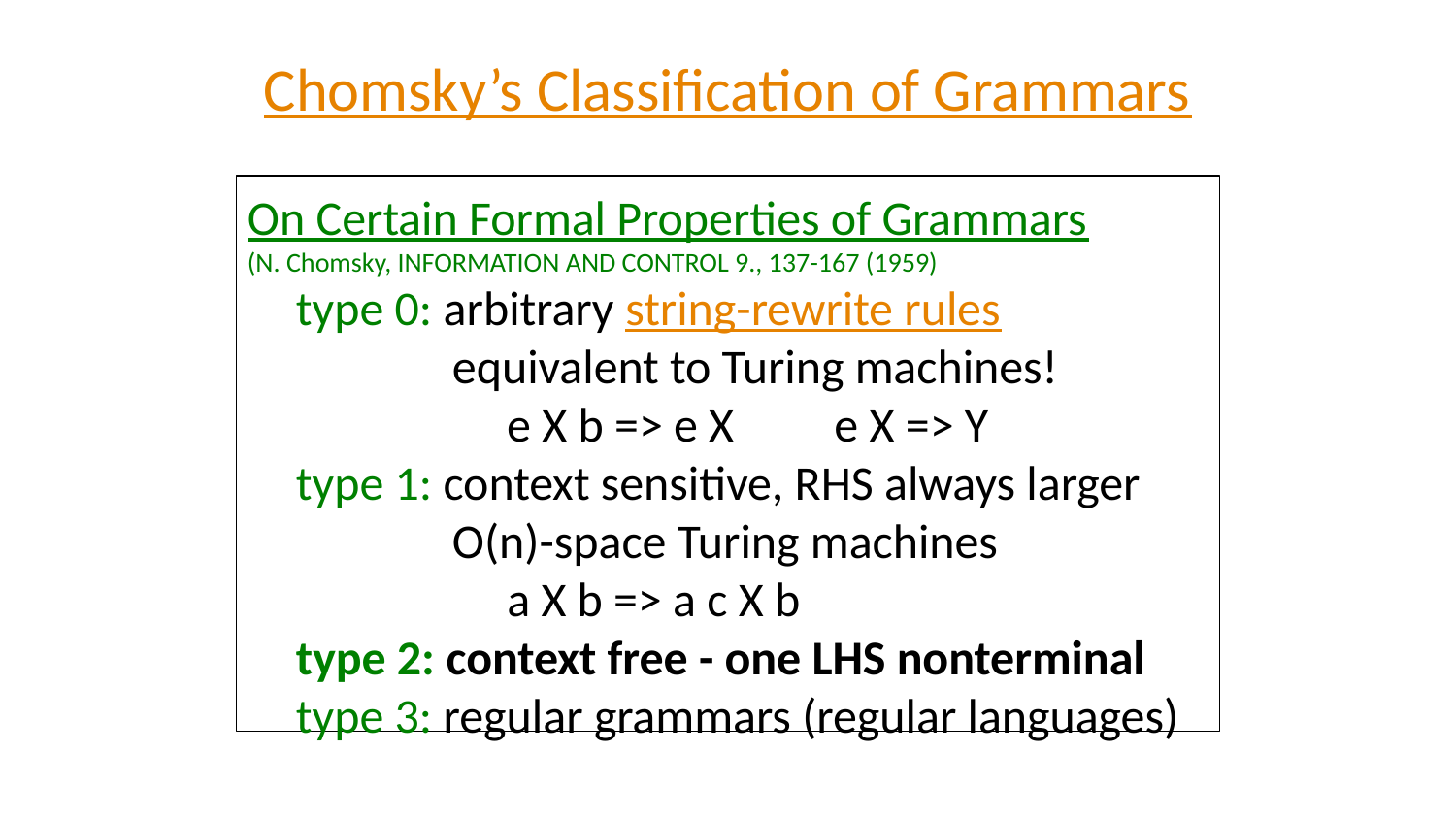

We choose  $O(n^3)$  CYK algorithm - simple

# Parsing Context-Free Grammars

Decidable even for type 1 grammars, (by eliminating epsilons - Chomsky 1959)



Better complexity possible: General Context-Free Recognition in Less than Cubic Time, JOURNAL OF COMPUTER AND SYSTE M SCIENCES 10, 308--315 (1975)

- problem reduced to *matrix multiplication* - n<sup>^</sup>k for k between 2 and 3

More practical algorithms known: J. Earley An efficient context-free parsing algorithm, Ph.D. Thesis, Carnegie Mellon University, Pittsburgh, PA (1968) can be adapted so that it automatically works in quadratic or linear time for better-behaved grammars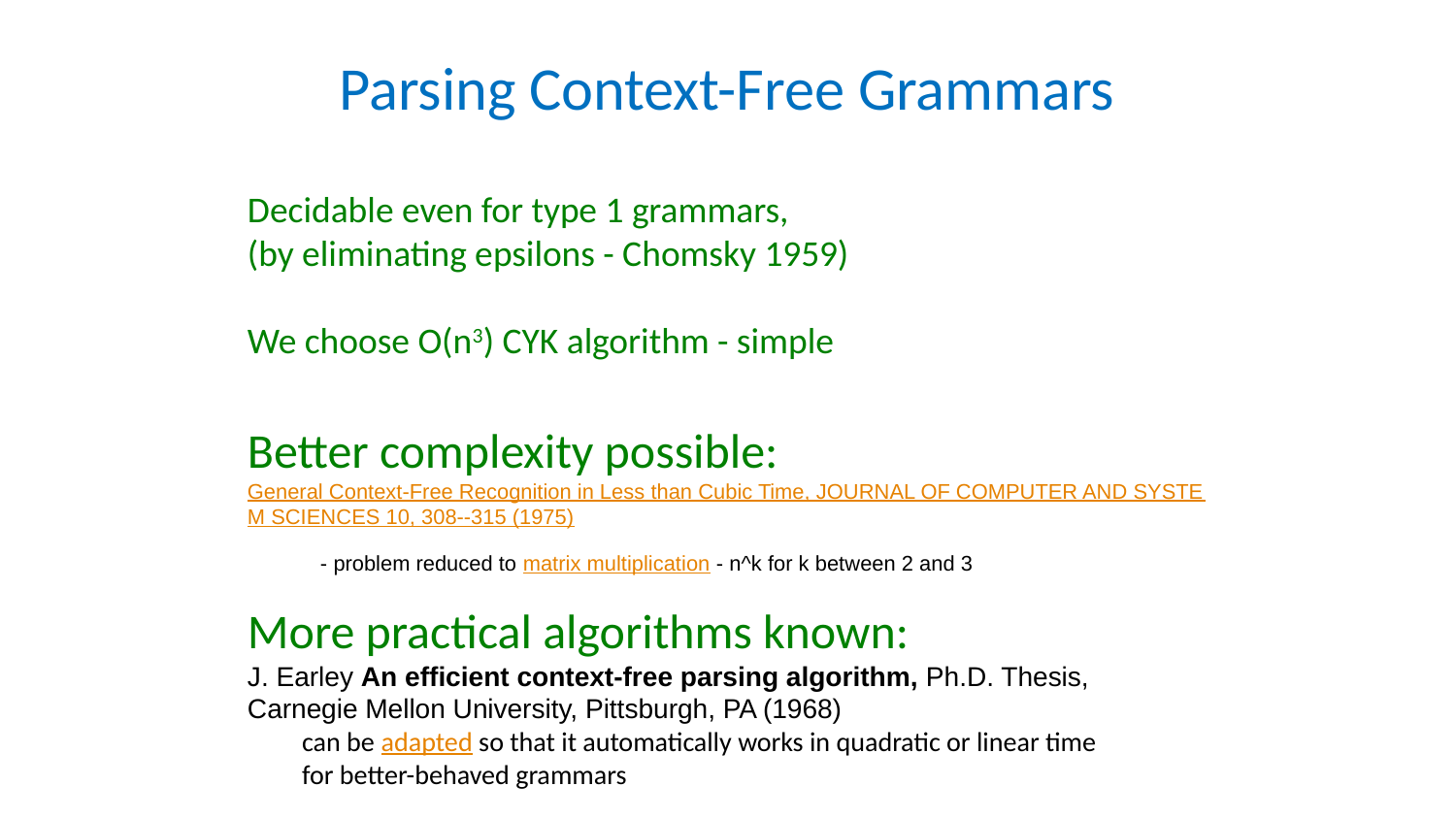# CYK Parsing Algorithm

C: John Cocke and Jacob T. Schwartz (1970). Programming languages and their compilers: Preliminary notes. Technical report, Courant Institute of Mathematical Sciences, New York University.

Y: Daniel H. Younger (1967). Recognition and parsing of context-free languages in time  $n^3$ . Information and Control 10(2): 189–208.

K: **T. Kasami** (1965). An efficient recognition and syntax-analysis algorithm for context-free languages. Scientific report AFCRL-65-758, Air Force Cambridge Research Lab, Bedford, MA.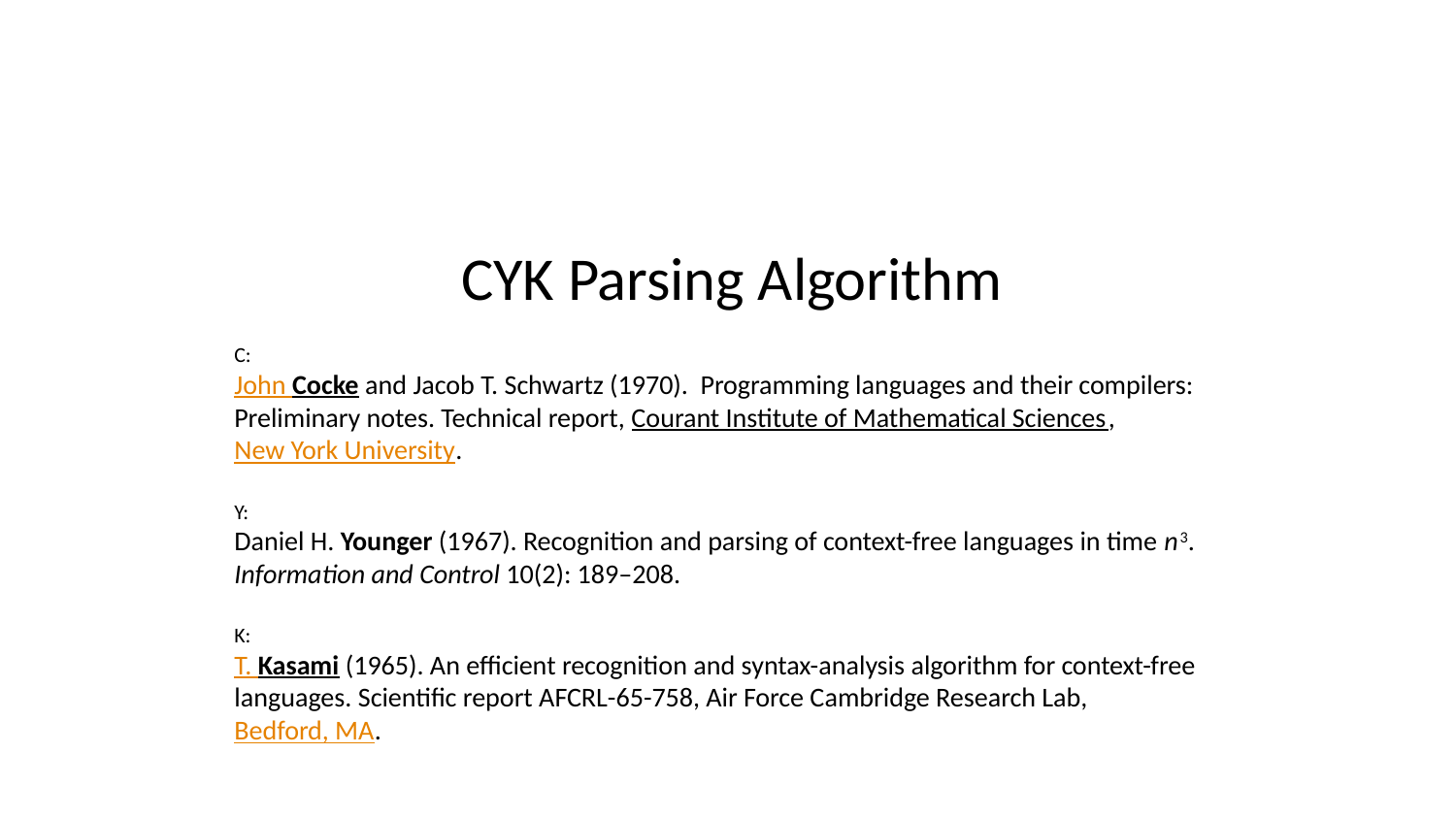CYK Algorithm Can Handle Ambiguity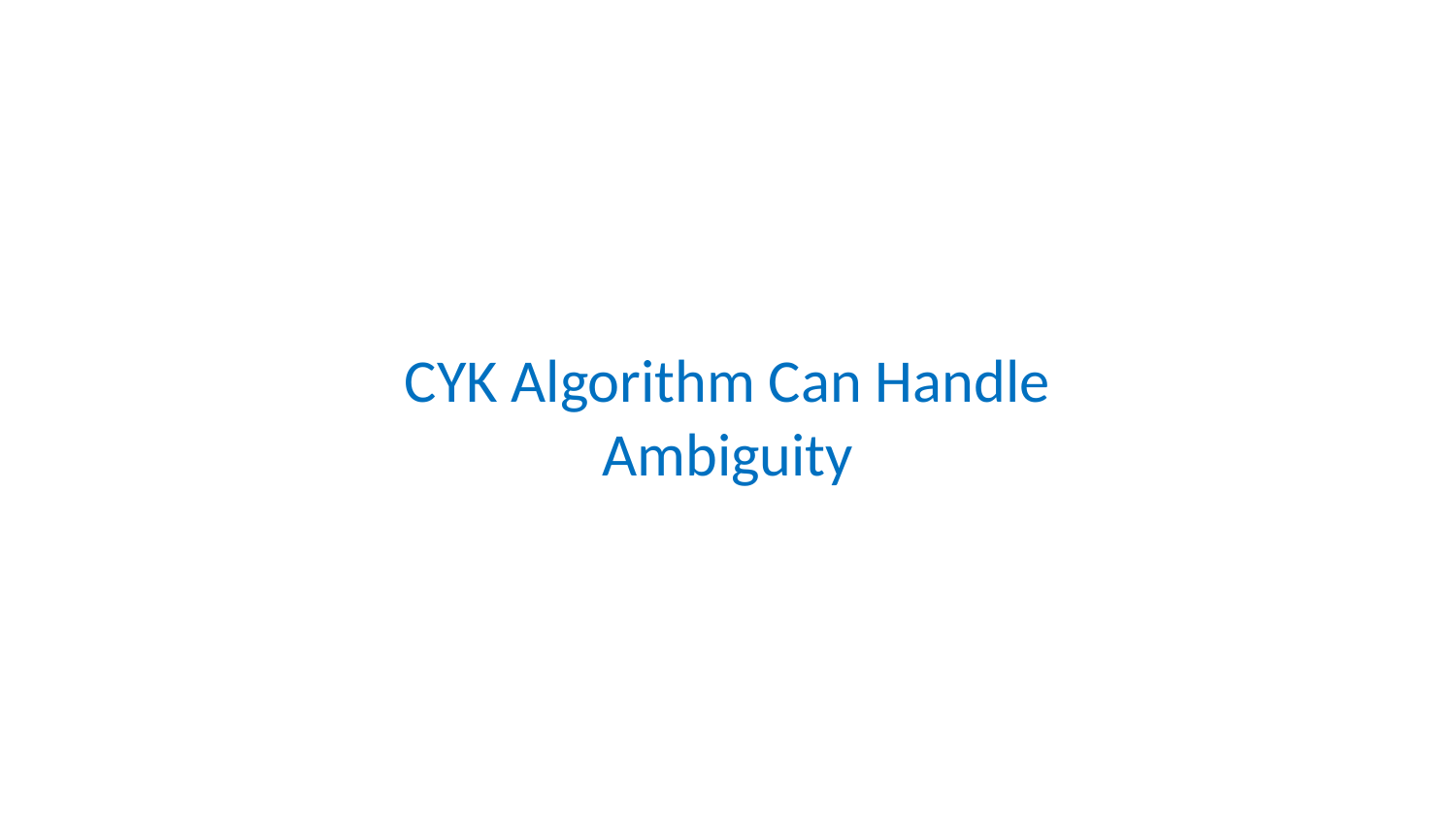Why Parse General Grammars •General grammars can be ambiguous: for some strings, there are multiple parser trees •Can be impossible to make grammar

unambiguous

•Some languages are more complex than simple programming languages –mathematical formulas:

 $x = y \wedge z$  ?  $(x=y) \wedge z$   $x = (y \wedge z)$ 

–natural language:

I saw the man with the telescope. –future programming languages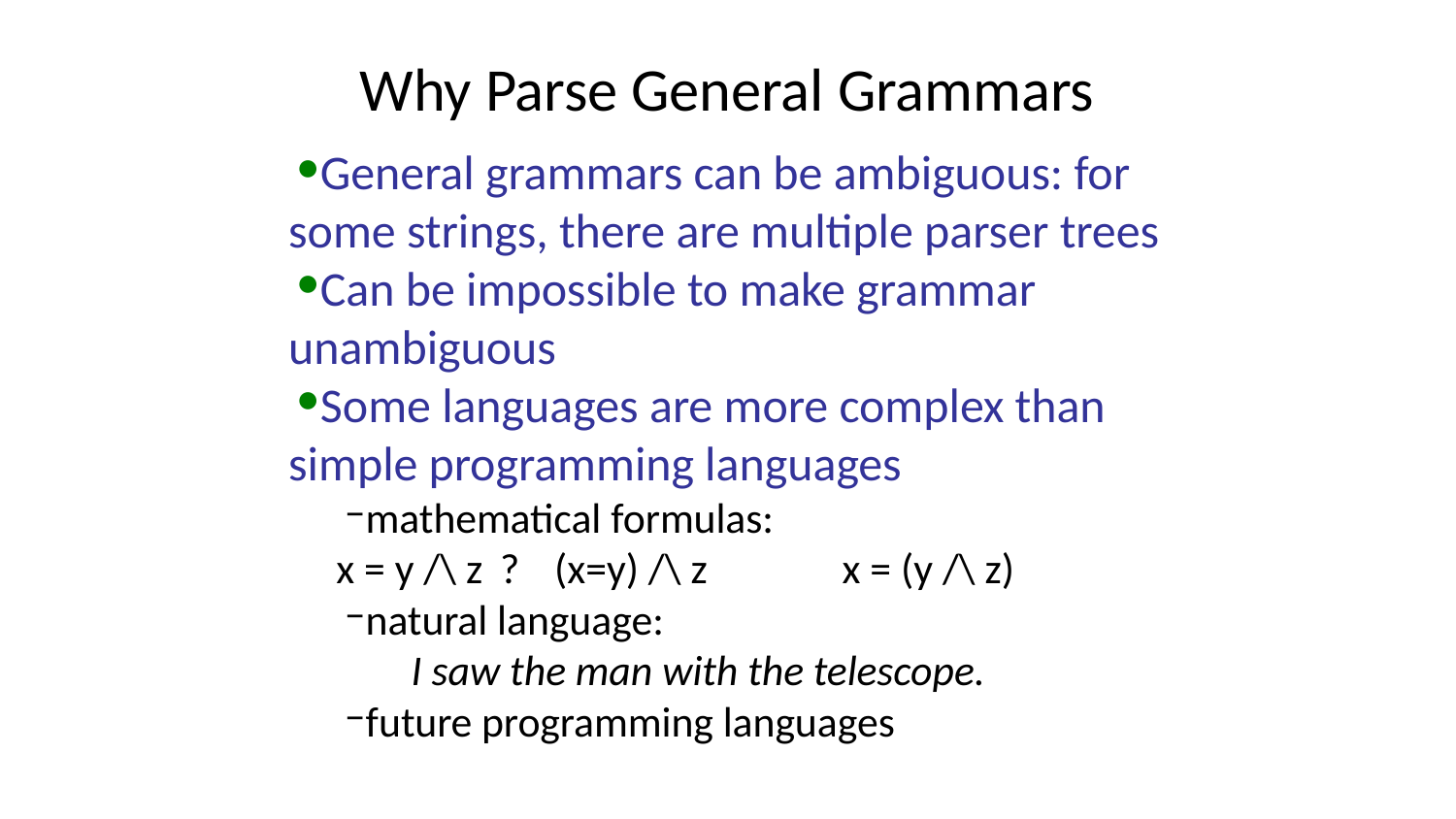



### I saw the man with the telescope.





### 1)

2)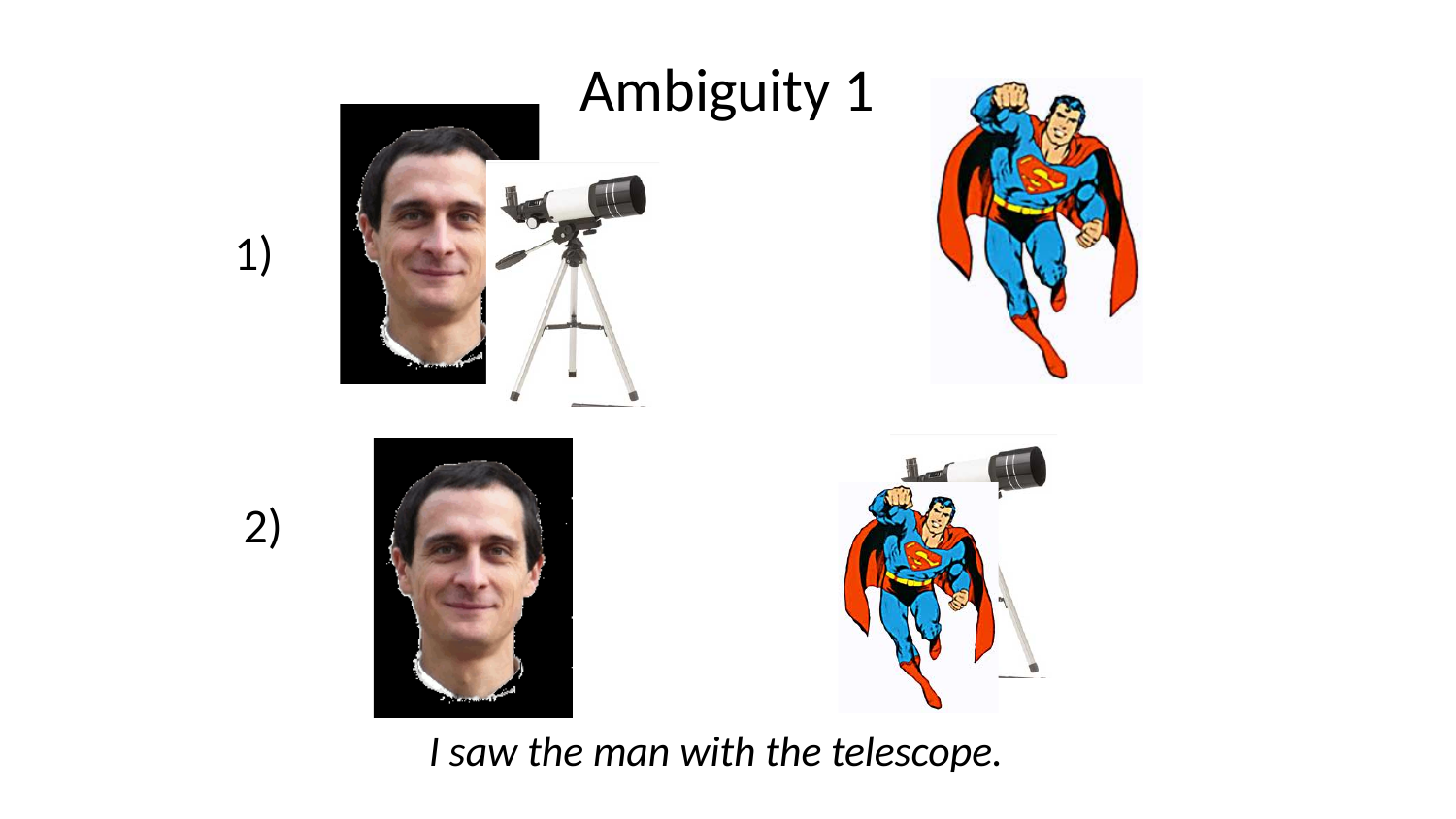# Ambiguity 2

### Time flies like an arrow.

Indeed, time passes by quickly.

### Those special "time flies" have an "arrow" as their favorite food.

### You should regularly measure how fast the flies are flying, using a process that is much

like an arrow.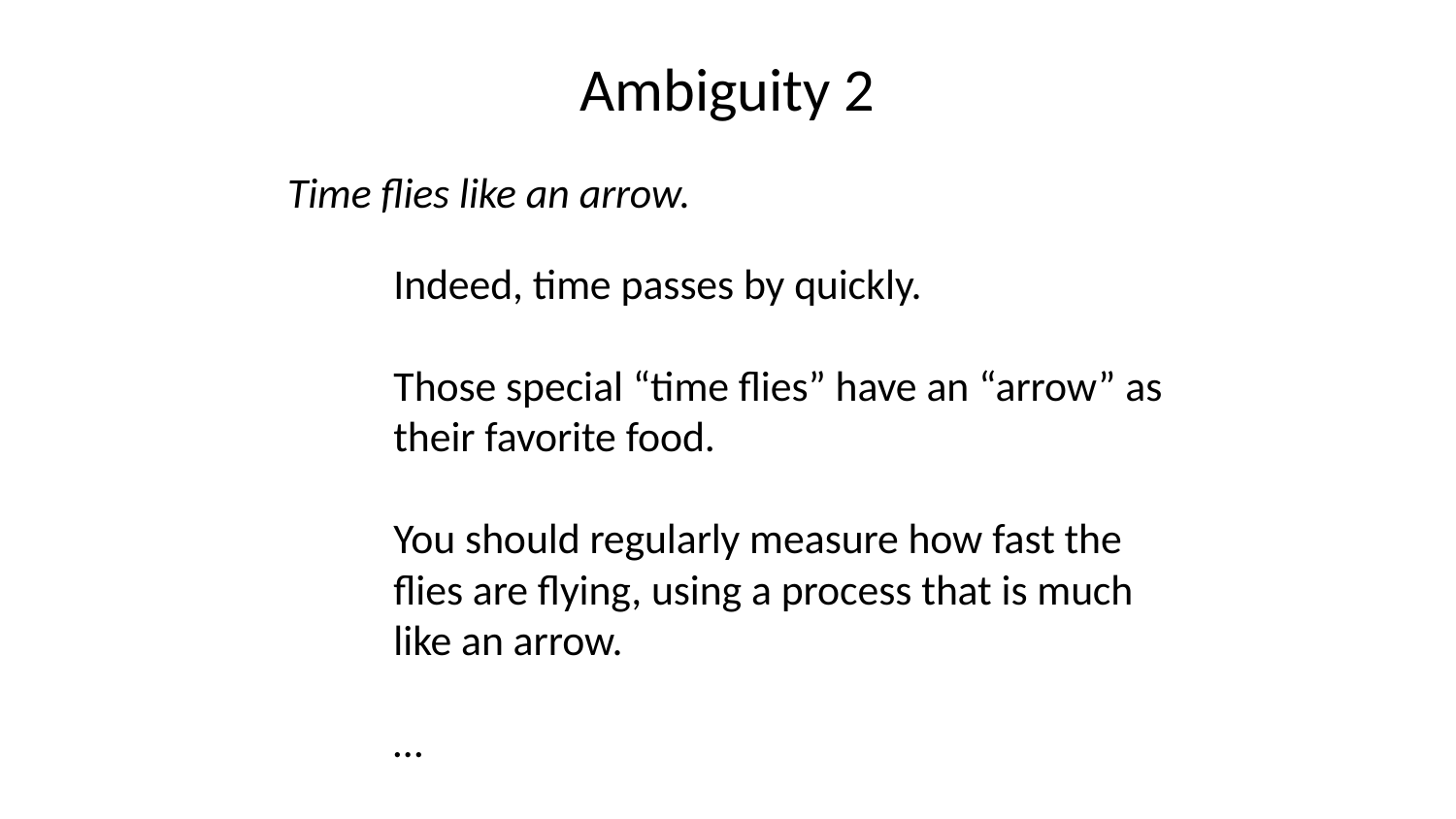# Two Steps in the Algorithm

1) Transform grammar to normal form called Chomsky Normal Form

### 2) Parse input using transformed grammar dynamic programming algorithm

"a method for solving complex problems by breaking them down into simpler steps. It is applicable to problems exhibiting the properties of overlapping subproblems"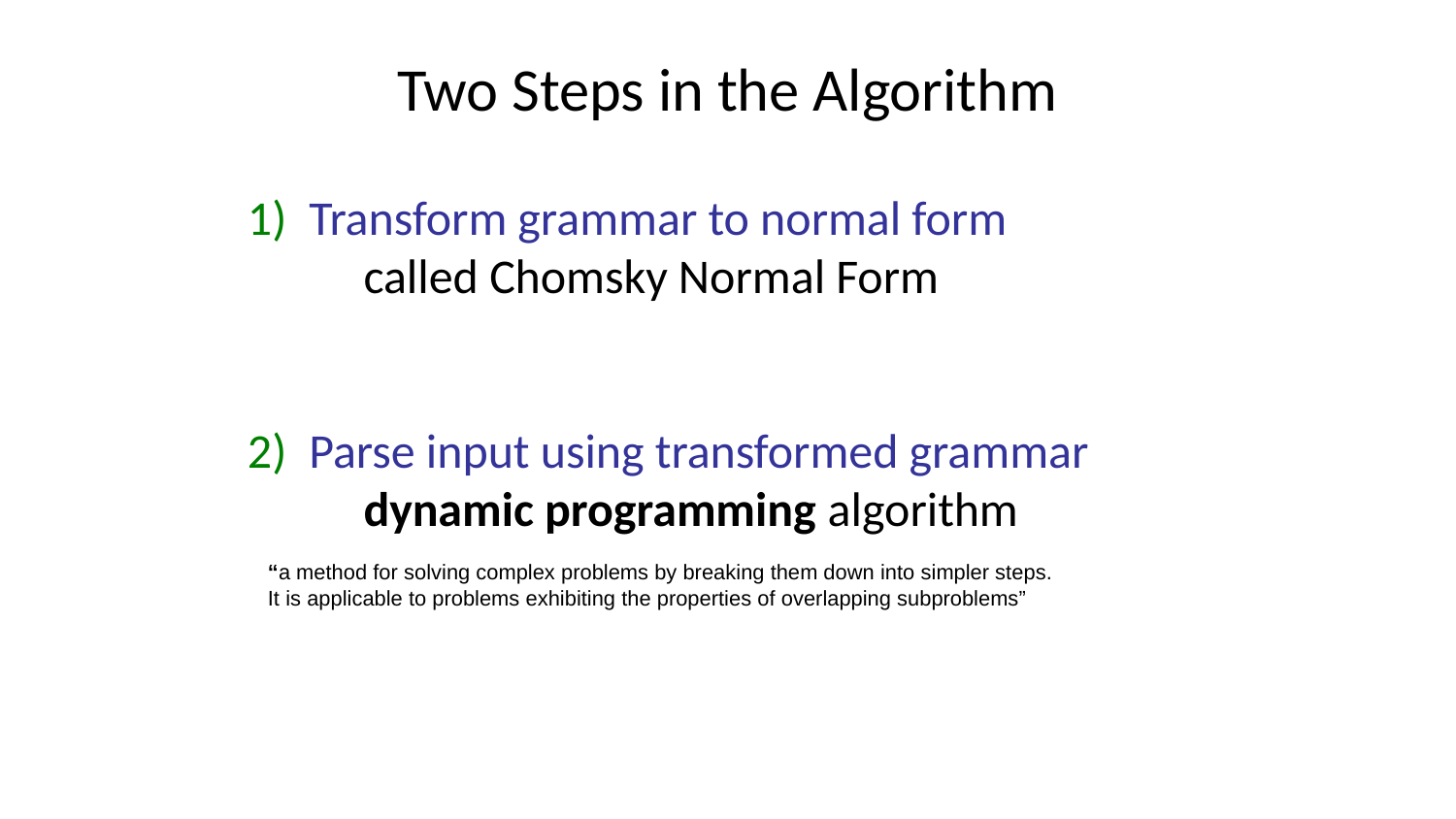# Dynamic Programming to Parse Input

# Assume Chomsky Normal Form, 3 types of rules:  $S' \rightarrow \varepsilon$  | S (only for the start non-terminal)  $N_i \rightarrow N_i$ ,  $N_k$  (just 2 non-terminals on RHS)

- $N_i \rightarrow t$  (names for terminals)
	-
- Decomposing long input:

### find all ways to parse substrings of length 1,2,3,…

| <b>Service Service</b> |
|------------------------|
|                        |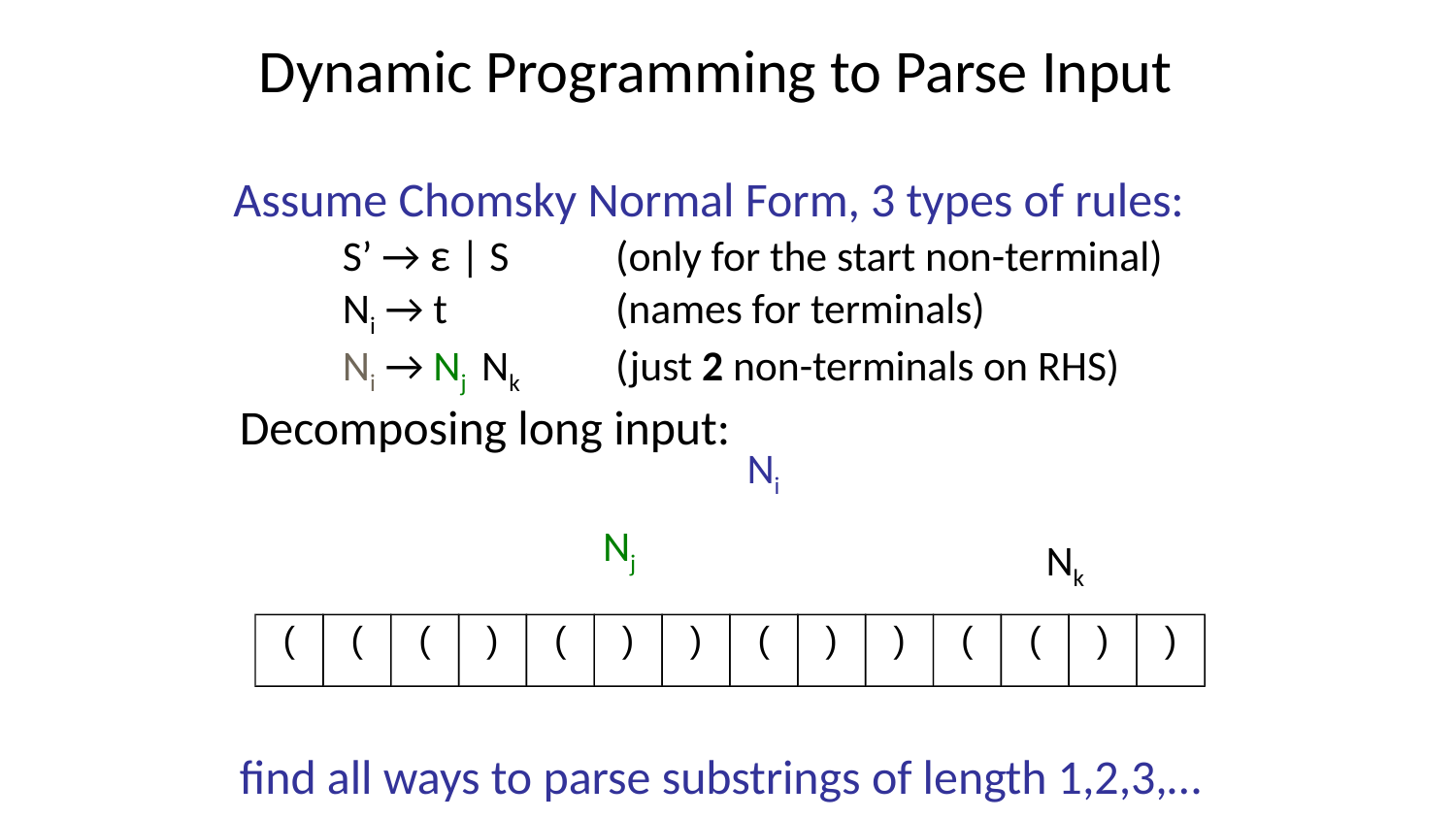# Balanced Parentheses Grammar



### Original grammar G  $B \rightarrow \varepsilon \mid BB \mid (B)$ Modified grammar in Chomsky Normal Form:  $B1 \rightarrow \varepsilon \mid B B \mid O M \mid O C$  $B \rightarrow B B | O M | O C$  $M \rightarrow B C$  $\bigcirc$   $\rightarrow$  '('  $C \rightarrow ')'$ Terminals: ( ) Nonterminals: B, B1, O, C, M, B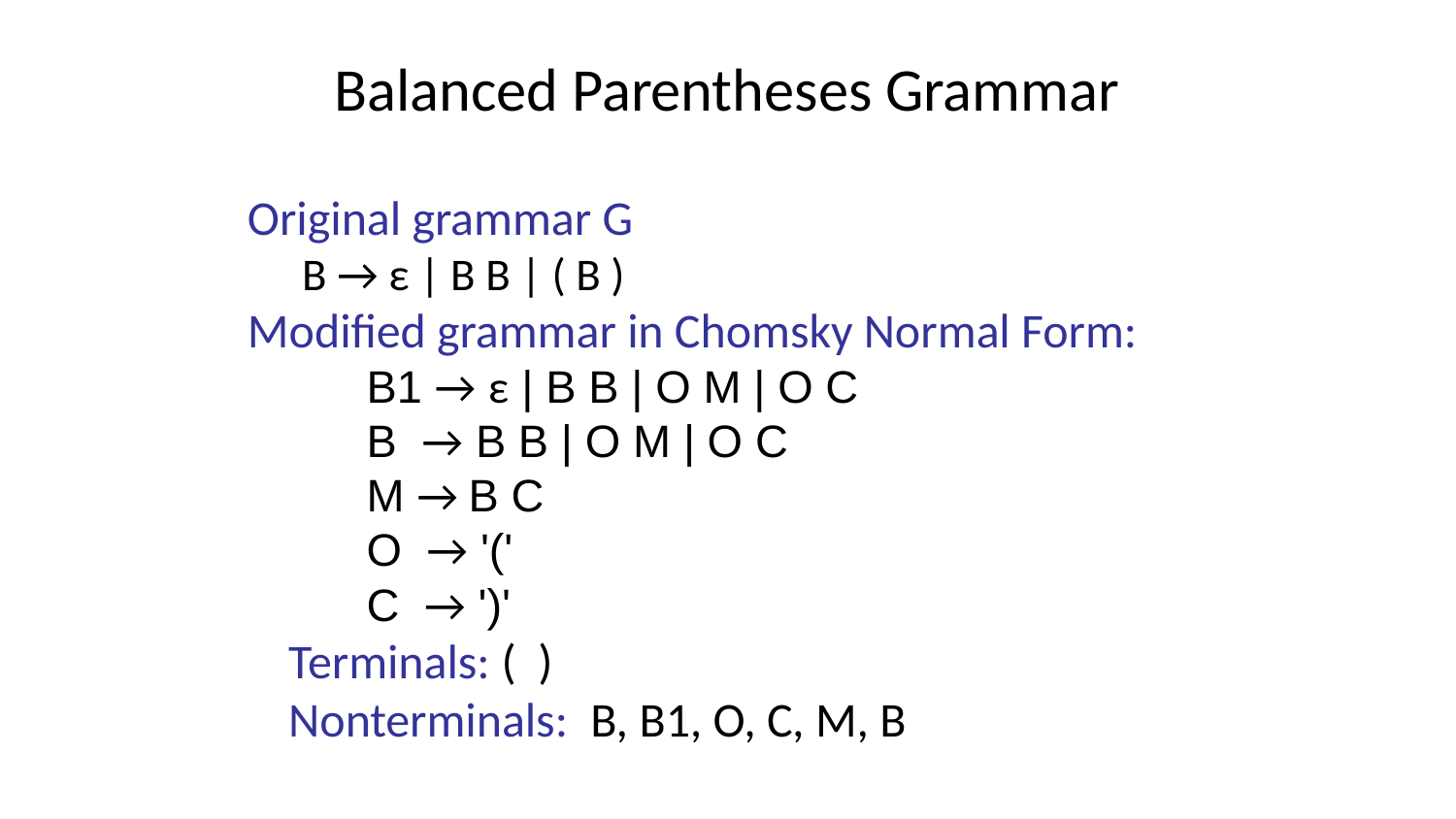# Parsing an Input  $B1 \rightarrow \varepsilon \mid B B \mid O M \mid O C$  $B \rightarrow B B | O M | O C$  $M \rightarrow B C$  $\bigcirc \rightarrow '('$  $C \rightarrow ')'$ 2 3 4 5 6

|  |  | O O C O C O C C                                           |  |  |
|--|--|-----------------------------------------------------------|--|--|
|  |  | $ \; ( \;   \; ) \;   \; ( \;   \; ) \;   \; ( \;   \; )$ |  |  |
|  |  |                                                           |  |  |

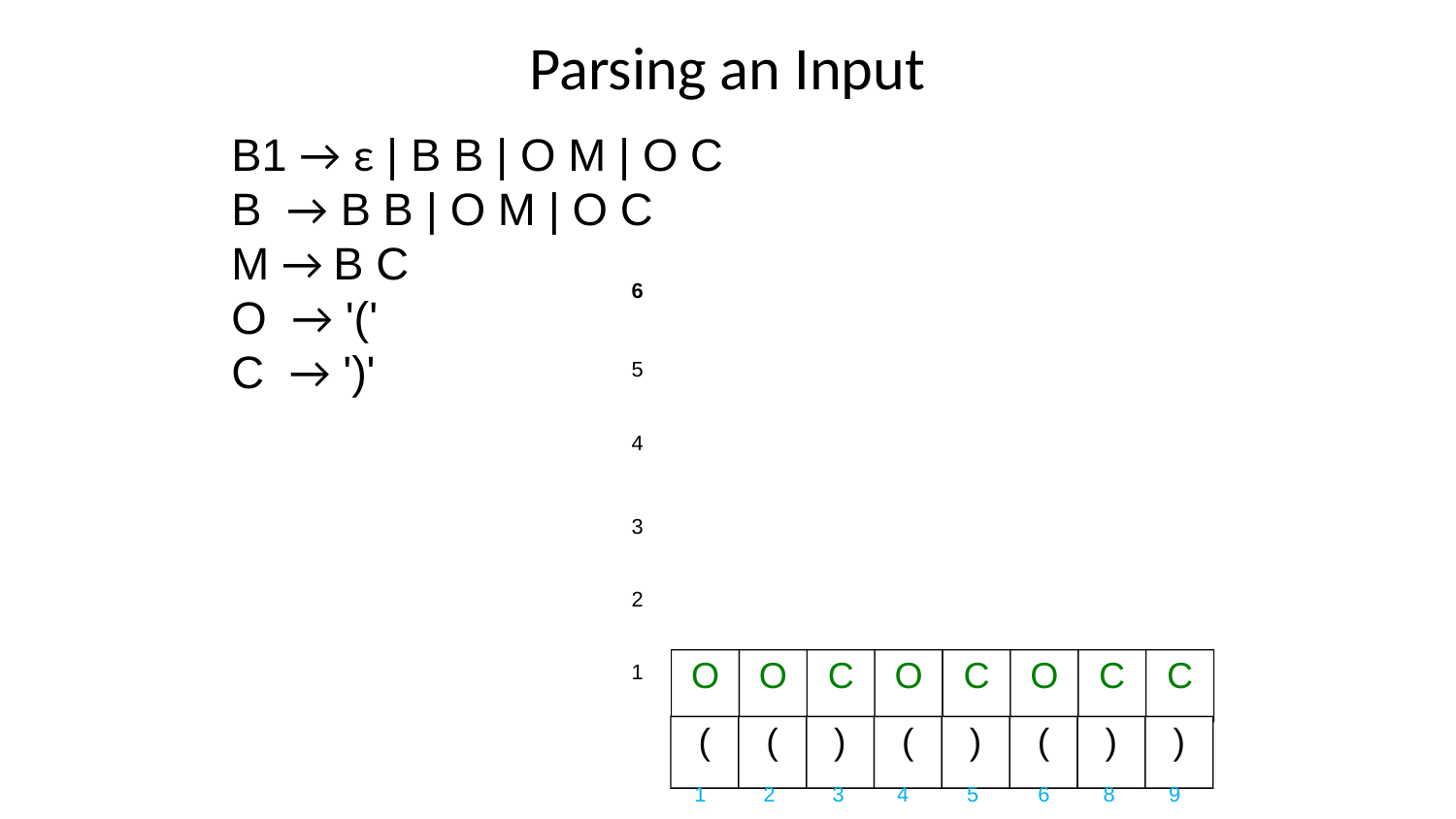# Algorithm Idea

Z is in  $d_{(r+1)q}$ (p <= r < q),

w<sub>pq</sub> – substring from p to q  $d_{pq}$  – all non-terminals that could expand to w<sub>pq</sub> Initially  $d_{pp}$  has  $N_{w(p,p)}$ key step of the algorithm: if  $X \rightarrow Y Z$  is a rule, Y is in d<sub>pr</sub>, and then put X into d<sub>pq</sub> in increasing value of (q-p)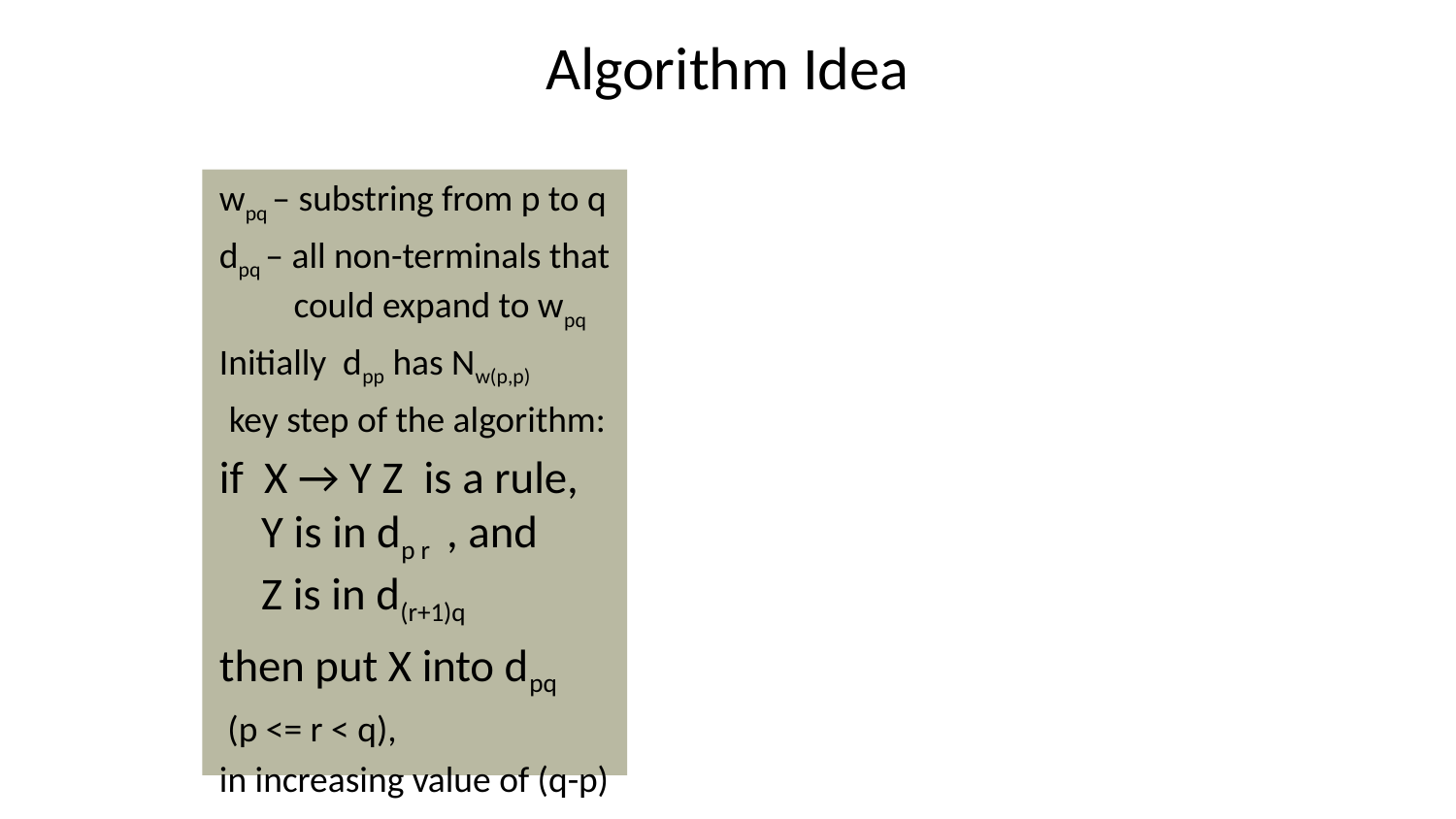# $N = |W|$ var d : Array[N][N] for  $p = 1$  to  $N$  {

### Algorithm INPUT: grammar G in Chomsky normal form word w to parse using G OUTPUT: true iff (win L(G)) What is the running

 $d(p)(p) = {X \mid G \text{ contains } X\text{-}>w(p)}$ <u>for</u> q in {p + 1 .. N}  $d(p)(q) = \{\}$ } <u>for</u> k = 2 to N // substring length<br>
<u>for</u> p = 0 to N-k // initial position<br>
<u>for</u> j = 1 to k-1 // length of first half<br>
<u>val</u> r = p+j-1; <u>val</u> q = p+k-1;<br>
<u>for</u> (X::=Y Z) in G <u>if</u> Y in  $d(p)(r)$  and Z in  $d(r+1)(r)$  $d(p)(q) = d(p)(q)$  union  $\{X\}$ return S'in d(0)(N-1)  $( | ( | ) | ( | ) | ( | ) | )$ size of input? O( )

time as a function of grammar size and the